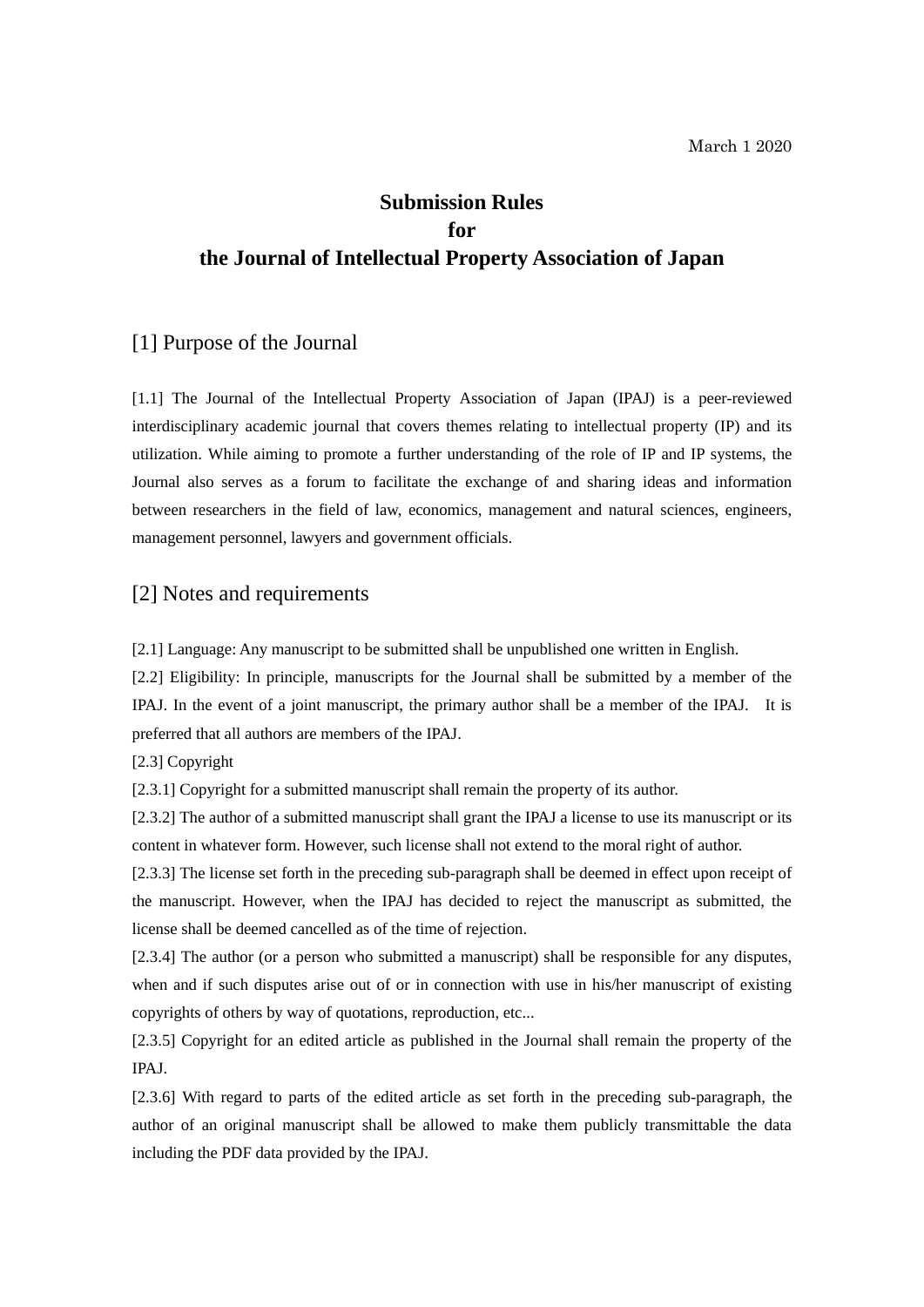[2.4] Dual submission

[2.4.1] A manuscript of identical content shall not have been submitted to or published in another academic journal or industry magazine.

[2.5] Procedures and precautions for submission

[2.5.1] When submitting a manuscript for publication, its author shall send e-mail with the following attachments:

a) copy of application form (application forms are downloadable from the IPAJ Website) https://www.ipaj.org/bulletin/

b) copy of the manuscript in MS Word format (please indicate the version in a cover message) and also as the MS Word document converted into a PDF file

[2.5.2] The e-mail should be sent to the IPAJ Administration Office:

[submission@ipaj.org](mailto:submission@ipaj.org)

The subject line should read:

"Manuscript Submission Enclosed"

[2.5.3] There are no particular requirements for the document style of the initial submission. However authors are requested to follow the Authors' Guides thereby to maintain anonymity through the process of reviewing. When a paper submitted is accepted, its author shall be required to format the paper in accordance with the style sheet sent out by the Administration Office.

[2.5.4] Applicants are advised to keep one copy of their manuscript for their own records before submission to the Administration Office.

[2.6] Date of receipt: Any manuscript upon submission shall be deemed to have been received on the date when the e-mail has arrived. Upon receipt, the Administration Office will send back the e-mail for acknowledgment. In absence of acknowledgment for two weeks from the submission, an applicant should contact the Administration Office to confirm receipt. The date of acceptance shall be the date on which the manuscript is accepted by the editorial committee of the JIPA for publication.

# [3] Authors' guides

[3.1] In general, there are no predetermined types of manuscripts for submission. However, it should be noted that any accepted manuscript shall be published as either a [Note] or a [Case]. Categorization shall depend on content and each author shall receive a prior notification of the categorization.

[3.2] The first page shall be a cover sheet followed by the body of the manuscript commencing from the second page.

[3.3] The cover sheet shall contain the following information.

Title

Affiliation and contact information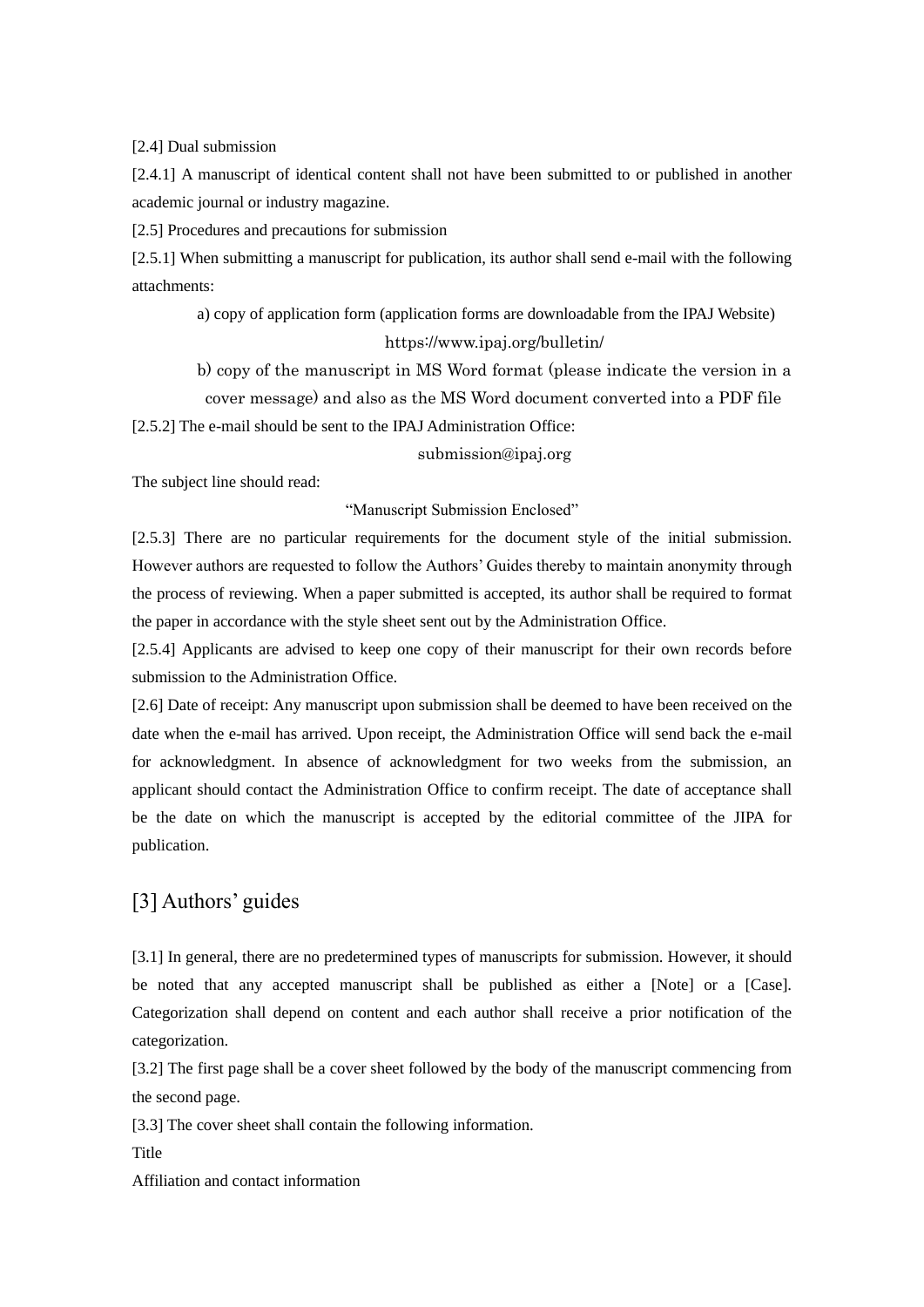Name of the author(s)

Affiliated institution / Department / Title

Contact telephone number

Contact e-mail address

Abstract (within 200 English words.) The total number of characters and words shall be clearly indicated.)

Keywords (no more than 5 each.)

Academic field /

Research field

[3.4] In order to maintain anonymity, information that may be used to identify an author of a submitted manuscript shall not be contained in its body. An author shall also avoid using citations which refers to the author such as "A's book (2002)", and "A's *paper* (1995)".

[3.5] A manuscript shall be approximately 5000–10000 words in length.

[3.6] Figures and tables shall have reference numbers and be included at the end of the manuscript. The figures and tables shall be identified in the body of the manuscript, for example, Figure 1 and Table 2.

[3.7] Cited literature and references shall be compiled in a list at the end of the text body in the alphabetical order of the primary author's name. Manuscripts or articles submitted by the same author shall be ordered according to the publication year. If multiple manuscripts or articles are published during the same year by the same author, the publication year shall be marked with an alphabet suffix to distinguish them from one another; e.g., "1999a", "1999b", etc.

[3.8] References cited in the text body shall be marked with annotations or be quoted by citing the last name of the author along with the year of publication in Arabic numerals to be placed inside a parenthesis; e.g., "Nonaka (1976)" or "Imai, Nonaka, and Takeuchi (1985)". If there are two authors, both names shall continue to be noted as "Nonaka and Takeuchi (1995)" beyond the second citation. If there are more than three authors, they shall be noted as "Imai et al (1985)", using the primary author's name followed by "et al" beyond the second citation. In the parenthesis, the author's name and year shall be separated by a comma for each cited material, and if there are multiple citations they shall be listed by alphabetical order according to the primary author's name punctuated by a semi colon; e.g., "(Imai, Nonaka, and Takeuchi, 1985; Nonaka and Takeuchi, 1986)".

[3.9] Acknowledgments and notes on the author shall be listed separately.

### [4] Review

#### [4.1] Review system

[4.1.1] In general, review of a submitted manuscript is carried out by two anonymous referees who shall be appointed by the editorial committee upon recommendation from committee members. [4.2] Results of the review shall be either of 1) Acceptance; 2) Conditional acceptance (subject to